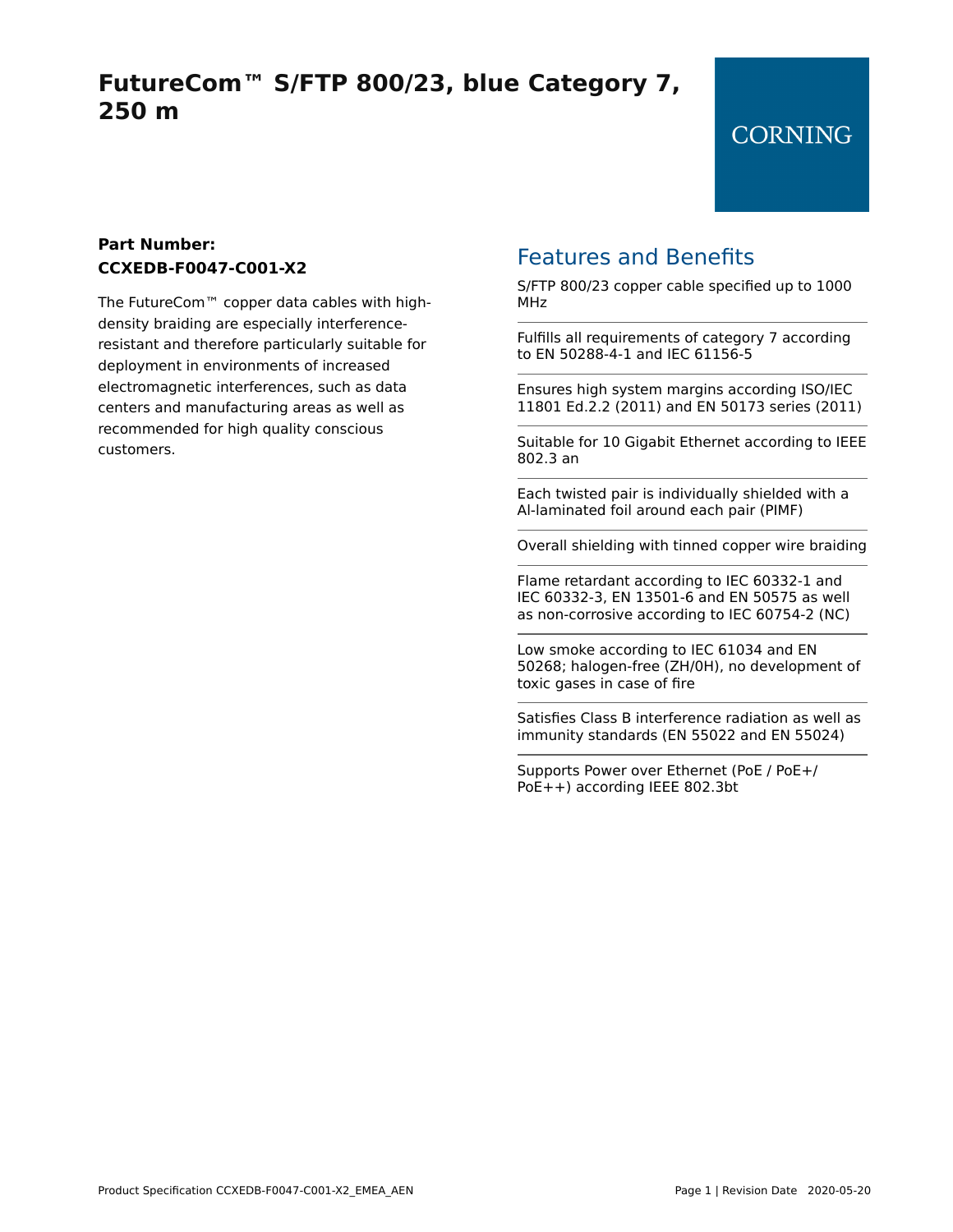### **Specifications**

| <b>General Specifications</b> |                         |  |  |  |
|-------------------------------|-------------------------|--|--|--|
| Environment                   | Indoor                  |  |  |  |
| Category                      | 7                       |  |  |  |
| Bandwidth                     | 1000 MHz                |  |  |  |
| Halogen-free                  | Yes                     |  |  |  |
| Construction                  | Simplex, 4P             |  |  |  |
| <b>Product Category</b>       | Core Product / Fastship |  |  |  |
| Reaction to fire              | Dca, s2, d2, a1         |  |  |  |
| Cable Type                    | S/FTP                   |  |  |  |

| Cable Design |  |  |  |  |
|--------------|--|--|--|--|
|              |  |  |  |  |
|              |  |  |  |  |

| Conductor             | Copper Wire, AWG 23                |
|-----------------------|------------------------------------|
| Conductor Insulation  | Halogen-free foam-skin material    |
| Twisting              | 2 cores to a pair                  |
| Pair screen           | Al-laminated foil around each pair |
| Overall screen        | Copper braid, tinned               |
| Outer Jacket Material | LSZH™/FRNC                         |
| Outer Jacket Color    | Blue                               |

| <b>Mechanical Specifications</b> |           |
|----------------------------------|-----------|
| Fire Load                        | 0.62 MJ/m |
| Nominal Outer Diameter           | $7.5$ mm  |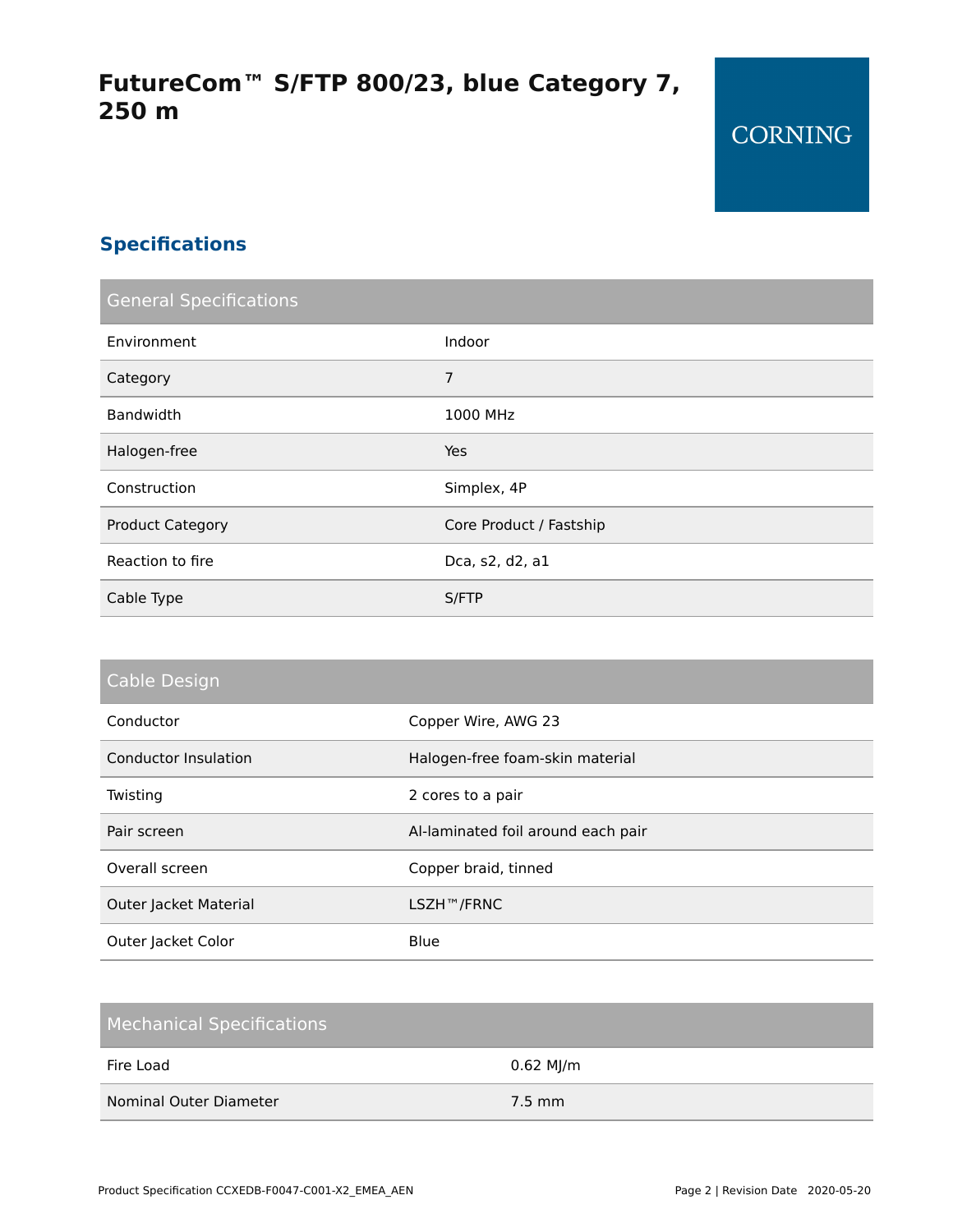| <b>Mechanical Specifications</b> |                             |
|----------------------------------|-----------------------------|
| Min. Bend Radius Installation    | 8x Cable-Ø (over flat side) |
| Maximum Tensile Strength         | 154 N                       |

| <b>Electrical Characteristics</b>       |                      |
|-----------------------------------------|----------------------|
| Conductor resistance unbalance          | $1\%$                |
| Delay skew                              | 9 ns/100 m           |
| Max. loop resistance                    | 154 $Ω/km$           |
| Propagation delay $\geq$ 10 MHz         | $4.25$ ns/m          |
| <b>Coupling Attenuation</b>             | 85 dB                |
| <b>Insulation Resistance</b>            | 5000 M $\Omega^*$ km |
| Surface transfer impedance              | $10 \text{ mA}$      |
| Propagation Velocity at >10 MHz (NVP*c) | 0.79                 |

### Ordering Information

| Weight       | 61 kg/km   |
|--------------|------------|
| Packing Type | Reelex Box |

#### **Standards**

| <b>RoHS</b> | Free of hazardous substances according to RoHS 2011/65/EU                                    |
|-------------|----------------------------------------------------------------------------------------------|
| Flame       | Flame retardant according to IEC 60332-1-2 (single cable), IEC 60332-3-24 (bunch of          |
| Test        | cables) Reaction to fire according to EN 50575 and EN 13501-6 Non-corrosive according to IEC |
| Method      | 60754-2                                                                                      |